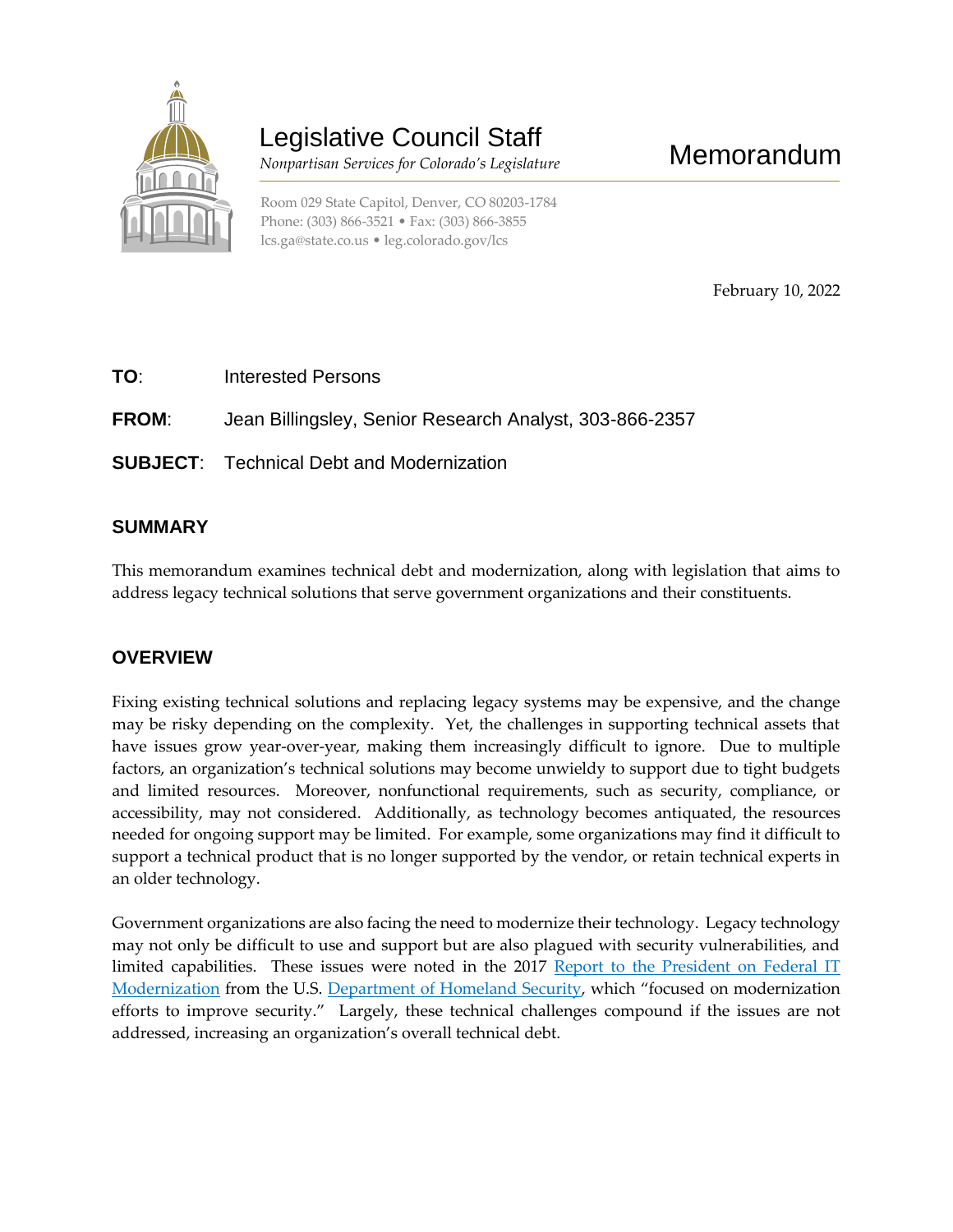### **Technical Debt and Modernization**

As far back as the early 1990's, "technical debt" was used to describe software that needed improvements in design or structure.<sup>1</sup> As the term technical debt became more popular, the meaning expanded to a broader range of technical assets. Now, the term may also describe deficiencies in any technical asset ranging from documentation, network infrastructure, hardware, and mobile devices.

Generally, technical debt is considered the gap between any existing technical asset and the ideal asset. Significant gaps could be a prevalent cybersecurity risk, or the absence of critical business functions. Subsequently, as quality goes up, technical debt goes down. Furthermore, technical debt may occur for various reasons. The pandemic, for instance, heightened the existing need to add or replace technology as organizations found an immediate need to support an expanded remote work force, improve broadband for remote learning and rural areas, and increase online government services.<sup>2</sup>

## **Modernization Legislation for Legacy Technology**

**Federal legislation**. [The Modernizing Government Technology Act,](https://tmf.cio.gov/_pages/documents/pdfs/mgt-act-final.pdf) which established the Technology Modernization Fund, was enacted as part of the **Fiscal Year 2018** National Defense [Authorization Act](https://www.congress.gov/bill/115th-congress/house-bill/2810) (Subtitle G Modernizing Government Technology). The act charges a board with reviewing and approving incremental funding for federal modernization projects, and requires quarterly project updates from the Office of Management and Budget.

In 2020, Congress passed the [Information Technology Modernization Centers of Excellence Program](https://www.congress.gov/bill/116th-congress/house-bill/5901)  [Act](https://www.congress.gov/bill/116th-congress/house-bill/5901) [\(H.R.5901\)](https://www.congress.gov/bill/116th-congress/house-bill/5901) to require the General Services Administration to facilitate the adoption of modern technology by executive agencies in order to improve cybersecurity. Federal departments are also addressing critical functionality. The U.S. [Department of Veterans Affairs Modernization](https://www.va.gov/modernization/) initiative includes improving its legacy technology. And to facilitate automated criminal record sealing and expungement, the [U.S. Fresh Start Act of 2021](https://www.congress.gov/bill/117th-congress/house-bill/5651/text?r=55&s=1) (US  $H$  5651) establishes a grant program for states to modernize its justice data infrastructure.

**State legislation**. States are also taking a more holistic approach toward information technology (IT) modernization. Recent state legislation includes:

- **California** [\(AB 1323/pending\)](https://custom.statenet.com/public/resources.cgi?id=ID:bill:CA2021000A1323&ciq=ncsl&client_md=1886497bc53945b486b884c49905892a&mode=current_text) would require the Department of Technology to identify, assess, and prioritize state modernization projects, and work with legislative staff and the Legislative Analyst's Office to evaluate options, provide approvals, and establish oversight processes.
- **Hawaii** [\(S.B. 1307 S.D.2/pending\)](https://custom.statenet.com/public/resources.cgi?id=ID:bill:HI2021000S1307&ciq=ncsl&client_md=ade844cff740f74f9f2ad5f4eb2d1e51&mode=current_text) would establish an IT Modernization Program Management Office within the Office of Enterprise Technology Services to provide guidance and support to major IT projects.

 $\overline{a}$ 1 "What is Technical Debt? Where does it come from?", Agile Alliance. Thierry Coq, Jean-Pierre Fayolle, Tom Grant, Dan Sturtevant, Ward Cunningham. < Introduction to the Technical Debt Concept | Agile Alliance >, accessed on February 2, 2022.

<sup>2</sup> "Pandemic Catalyzes Legislative Innovation". National Conference of State Legislators. Eric Peterson. August 23, 2021. < Pandemic Catalyzes Legislative Innovation (ncsl.org) >. Accessed on February 2, 2022.